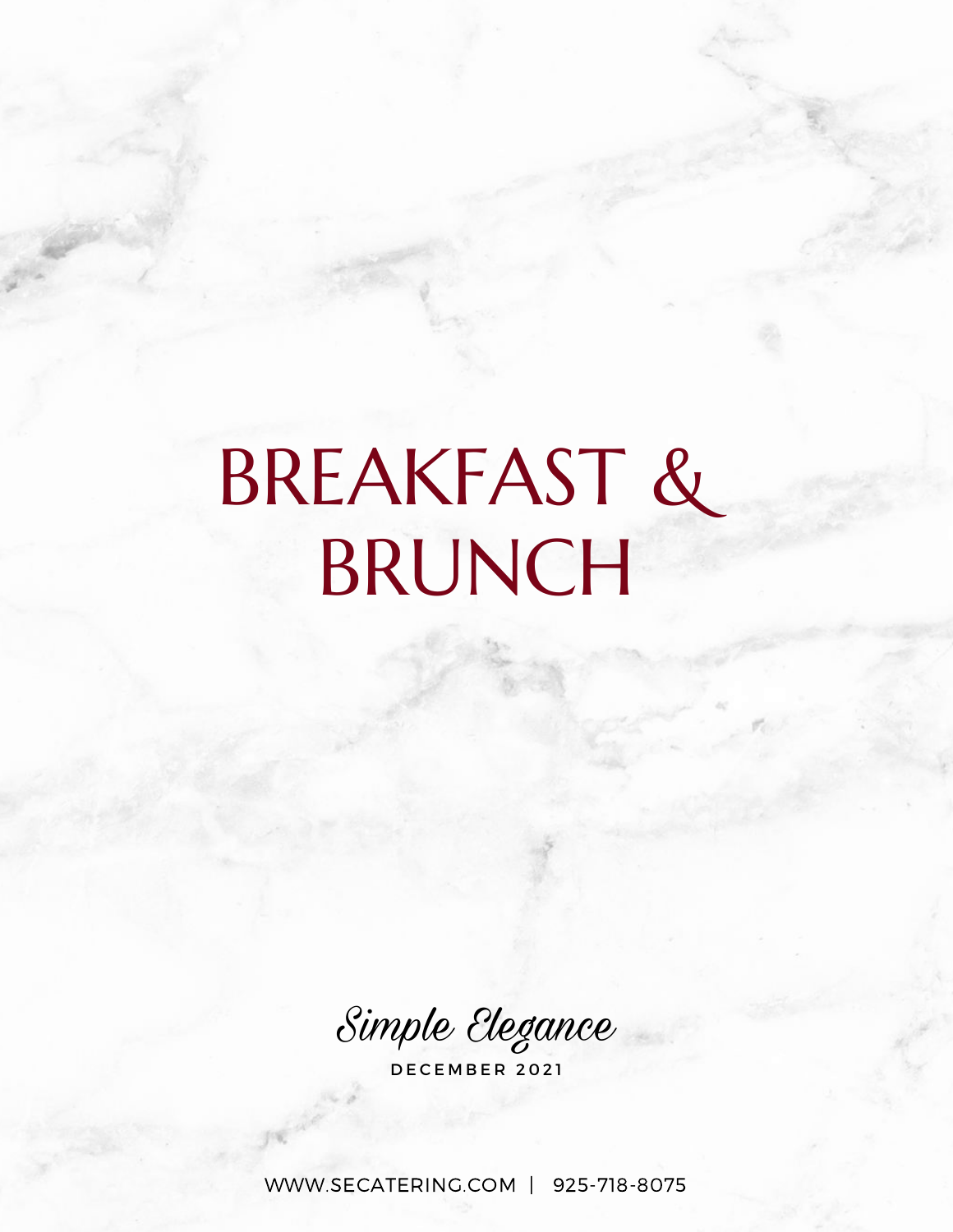

#### Continental Breakfast

Fresh Assorted Baked Goods - Choose 3: Pastries, Coffee Cakes, Scones, Muffins, Bagels w/ Cream Cheese Fresh Cut Fruit Salad Orange Juice Regular Coffee 10

#### Traditional Breakfast

Bacon, Ham, and Sausage Seasoned Breakfast Potatoes Fresh Scrambled Eggs Assorted Breakfast Pastries Add French Toast - 3 13

#### Omelet Experience

(Cooked to order! Requires on-site Chef)

Fresh Seasonal Fruit Display Assorted Pastries, Muffins, and Bagels Seasoned Breakfast Potatoes

Omelets- cooked on site, made to order Choice of 6 add-ins: Ham, Sausage, Bacon, Onion, Mushrooms, Bell Peppers, Broccoli, Spinach, Avocado, Sour Cream, Black Beans, Salsa, Shredded Cheese Each Additional topping - 1 Add Avocado - 2 Coffee Bar (Regular & Decaf) Orange & Cranberry Juice

23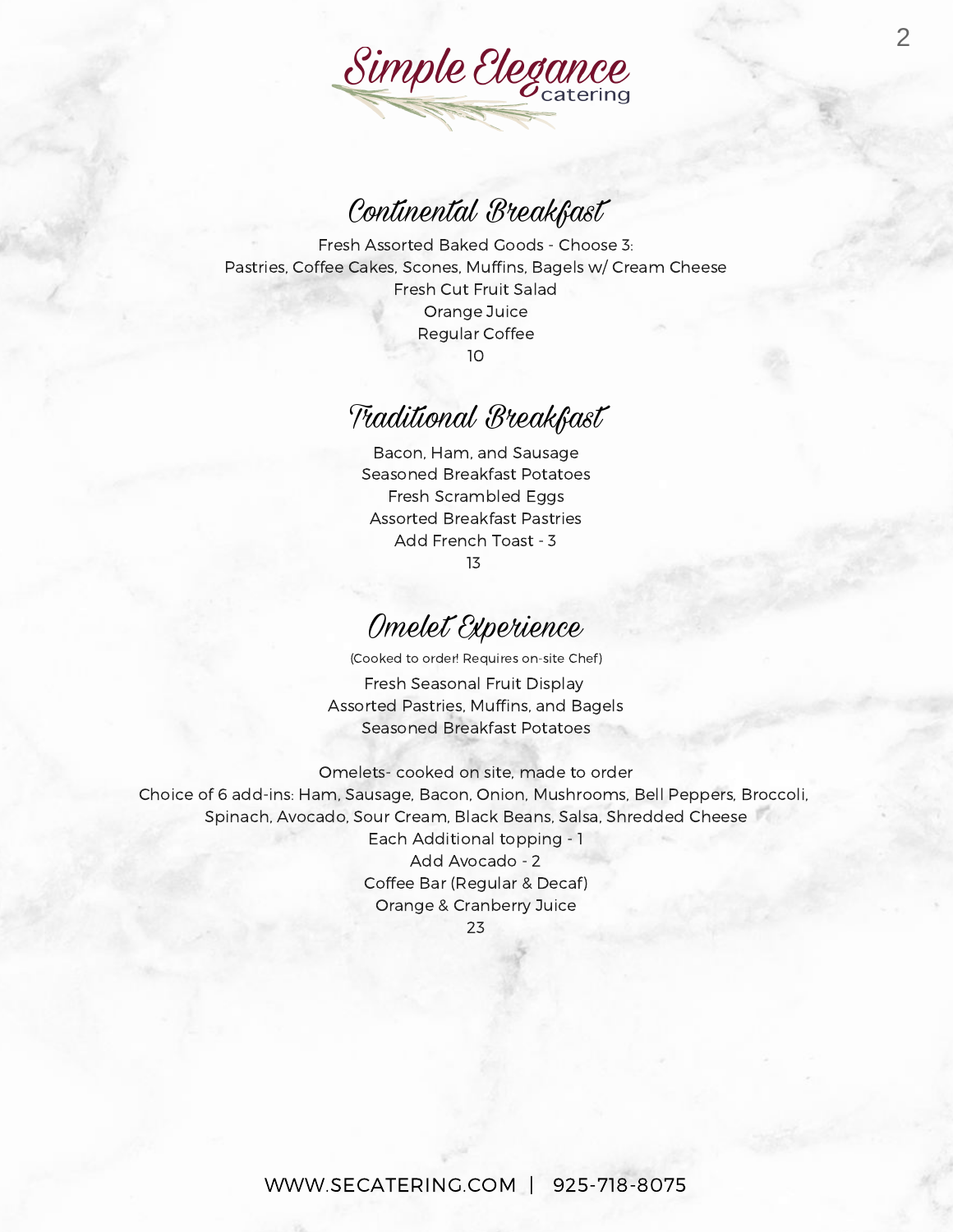

#### Breakfast Burrito Combo

Breakfast Burritos (choice of bacon, ham or sausage, cheese, hashbrowns and eggs) Homemade Salsa Fresh Cut Fruit Salad

Regular Coffee Orange Juice 16

#### Spring Forward Brunch

Signature House Salad w/ Blue Cheese, Candied Walnuts, Cranberries, & Champagne Vinaigrette Fiesta Chicken Salad on Mini Croissants Lox and Bagels w/ Cream Cheese, Red Onion, Tomato, and Capers Fresh Seasonal Fruit Display Assorted Whole Quiches (per 8 guests) Regular and Decaf Coffee, Assorted Teas

22

#### Fall Back Brunch

French Toast w/ Apple Compote Sausage, Sage and Squash Frittata Seasoned Breakfast Potatoes Charcuterie Platter, Includes:

Assorted Italian Meats, Sharp Cheddar, Goat Cheese, Gouda, Olives and Grapes Signature House Salad w/ Blue Cheese, Candied Walnuts, Cranberries, & Champagne Vinaigrette Assorted Tea, Regular and Decaf Coffee

26